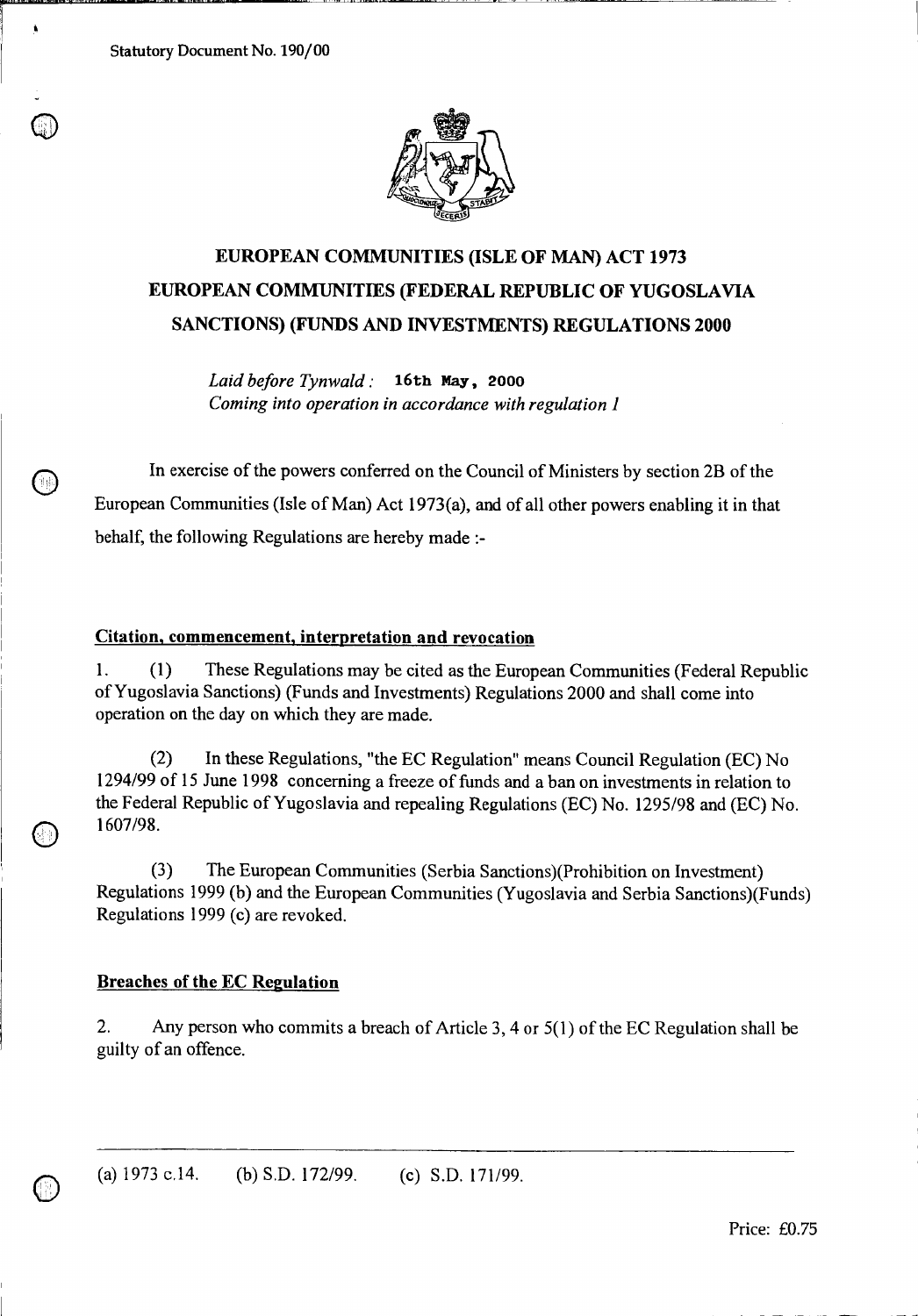## **10 Requests for authorisations, etc**

- 3. If, in connection with a request pursuant to Article 8(2) of the EC Regulation, any person
	- (a) makes any statement or furnishes any document or information which to his knowledge is false in a material particular; or
	- (b) recklessly makes any statement or furnishes any document or information which is false in a material particular, he shall be guilty of an offence.

# **Information**

**•**

4. The Schedule shall have effect in order to facilitate the obtaining, by or on behalf of the Treasury, of information for the purpose of ensuring compliance with the EC Regulation.

# **Penalties and proceedings**

5. (1) Any person guilty of an offence under regulation 2 or 3, or under paragraph 2(b) or (c) of the Schedule shall be liable -

- (a) on conviction on information, to custody for a term not exceeding 2 years or to a fine, or both;
- (b) on summary conviction, to custody for a term not exceeding 3 months or to a fine not exceeding £5,000, or both.

(2) Any person guilty of an offence under paragraph 2(a) of the Schedule shall be liable on summary conviction to custody for a term not exceeding 3 months or to a fine not exceeding £5,000, or both.

(3) Where any body corporate is guilty of an offence under these Regulations, and • that offence is proved to have been committed with the consent or connivance of, or to be attributable to any neglect on the part of, any director, manager, secretary or other similar officer of the body corporate, or any person who was purporting to act in any such capacity, that person as well as the body corporate shall be guilty of that offence and shall be liable to be proceeded against and punished accordingly.

(4) Where the affairs of a body corporate are managed by its members, paragraph (3) applies in relation to the acts and defaults of a member in connection with his functions of management as if he were a director of the body corporate.

(5) For the purposes of paragraph (3), "body corporate" includes a limited liability company constituted under the Limited Liability Companies Act 1996 (d) and, in relation to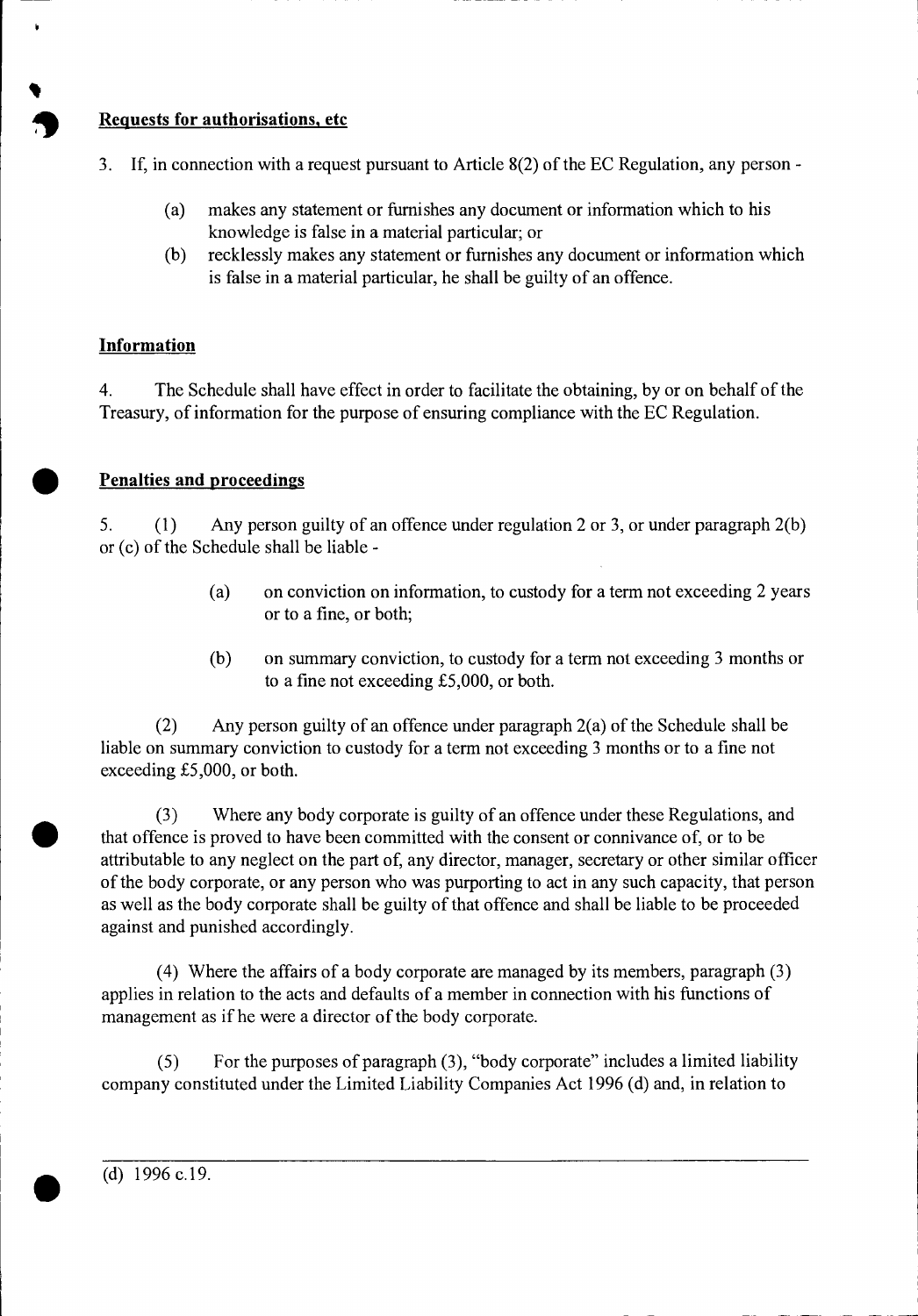such a company, any reference to a director, or other officer of a body corporate is a reference to a member and to the company's manager and registered agent.

(6) Subject to paragraph (7), no proceedings for an offence under these Regulations, other than a summary offence, shall be instituted except by the Treasury or with the consent of the Attorney General.

(7) Paragraph (6) shall not prevent the arrest, or the issue or execution of a warrant for the arrest, of any person in respect of such an offence, or the remand in custody or on bail of any person charged with such an offence, notwithstanding that the necessary consent to the institution of proceedings for the offence has not been obtained.

•<br>●

# Regulation 4 **SCHEDULE** •

#### **INFORMATION**

1. (1) The Treasury (or any person authorised by it for that purpose either generally or in a particular case) may request any person in or resident in the Island to furnish to it (or that authorised person) any information in his possession or control, or to produce to it (or that authorised person) any document in his possession or control, which it (or that authorised person) may require for the purpose of ensuring compliance with the EC Regulation; and any person to whom such a request is made shall comply with it within such time and in such manner as may be specified in the request.

(2) The power conferred by sub-paragraph (1) shall include, in particular, a power to request the furnishing or production of any evidence which is required to be kept by virtue of Article 7(4) of the EC Regulation.

(3) Nothing in sub-paragraph (1) shall require any person who has acted as advocate for any person to disclose any privileged communication made to him in that capacity.

(4) Where a person is convicted of an offence under this Schedule of failing to furnish any information or produce any document, the court may make an order requiring him, within such period as may be specified in the order, to furnish the information or produce the document.

(5) The power conferred by this paragraph to request any person to produce documents shall include power to take copies of or extracts from any document so produced and to request that person or, where that person is a body corporate, any other person who is a present or past officer of, or is employed by, the body corporate, to provide an explanation of any such document.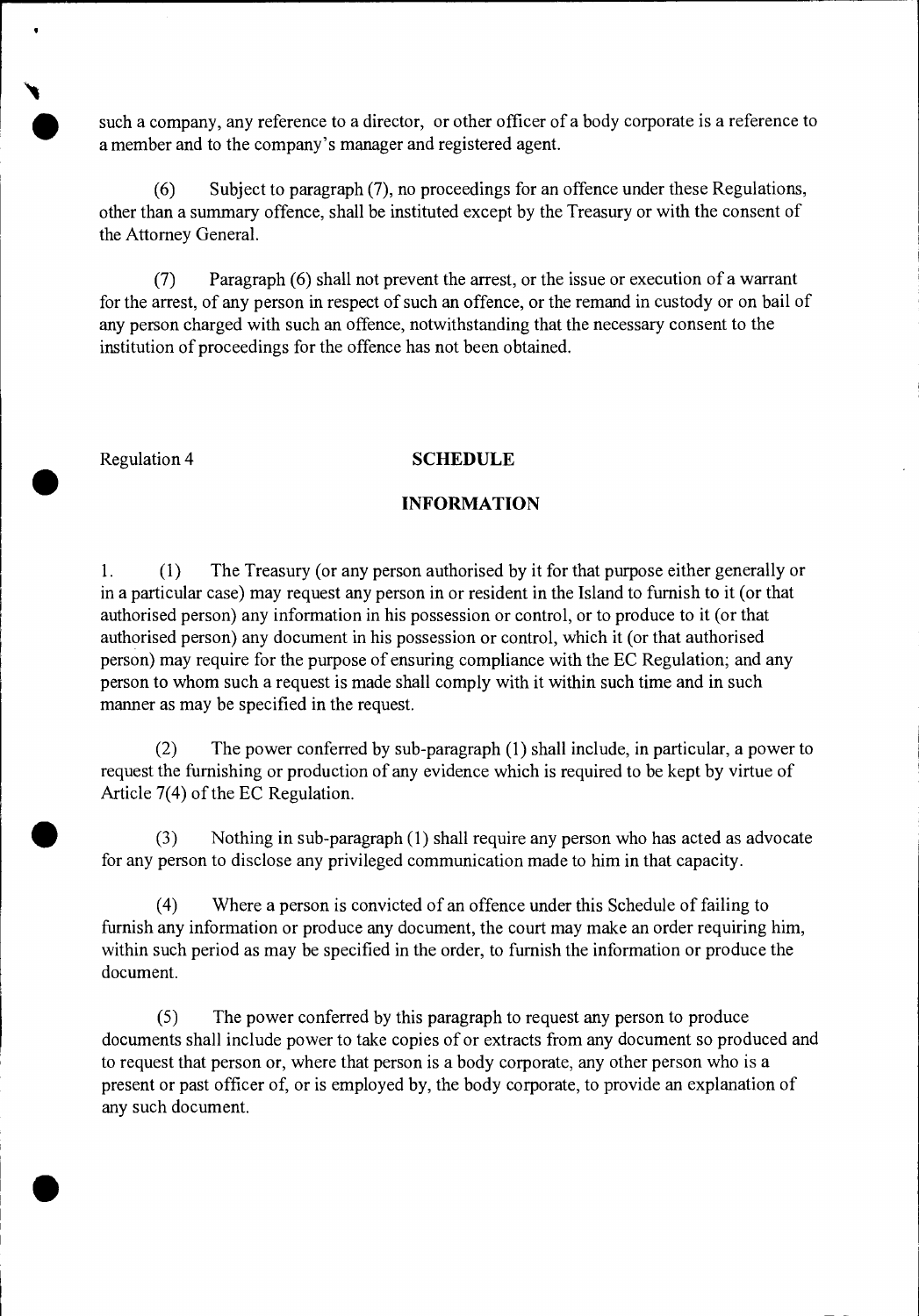### 2. Any person who -

- (a) without reasonable excuse, refuses or fails within the time and in the manner specified (or, if no time has been specified, within a reasonable time) to comply with any request made under this Schedule;
- (b) intentionally furnishes false information or a false explanation to any person exercising his powers under this Schedule; or
- (c) with intent to evade the provisions of this Schedule, destroys, mutilates, defaces, secretes or removes any document,

shall be guilty of an offence.

3. No information furnished or document produced (including any copy of an extract made I of any document produced) by any person in pursuance of a request made under this Schedule shall be disclosed except -

- (a) with the consent of the person by whom the information was furnished or the document was produced: provided that a person who has obtained information or is in possession of a document only in his capacity as servant or agent of another person may not give consent for the purposes of this sub-paragraph but such consent may instead be given by any person who is entitled to that information or to possession of that document in his own right; or
- (b) to any person who would have been empowered under this Schedule to request that it be furnished or produced or any person holding or acting in any office under or in the service of the Crown in respect of the Government of the Isle of Man or the United Kingdom; or
- (c) on the authority of the Treasury, to the Commission of the Communities or to any of the competent authorities listed in Annex I to the EC Regulation, for the purpose of assisting the Commission or that competent authority to ensure compliance with the EC Regulation; or
- (d) with a view to the institution of, or otherwise for the purposes of, any proceedings for an offence under these Regulations.